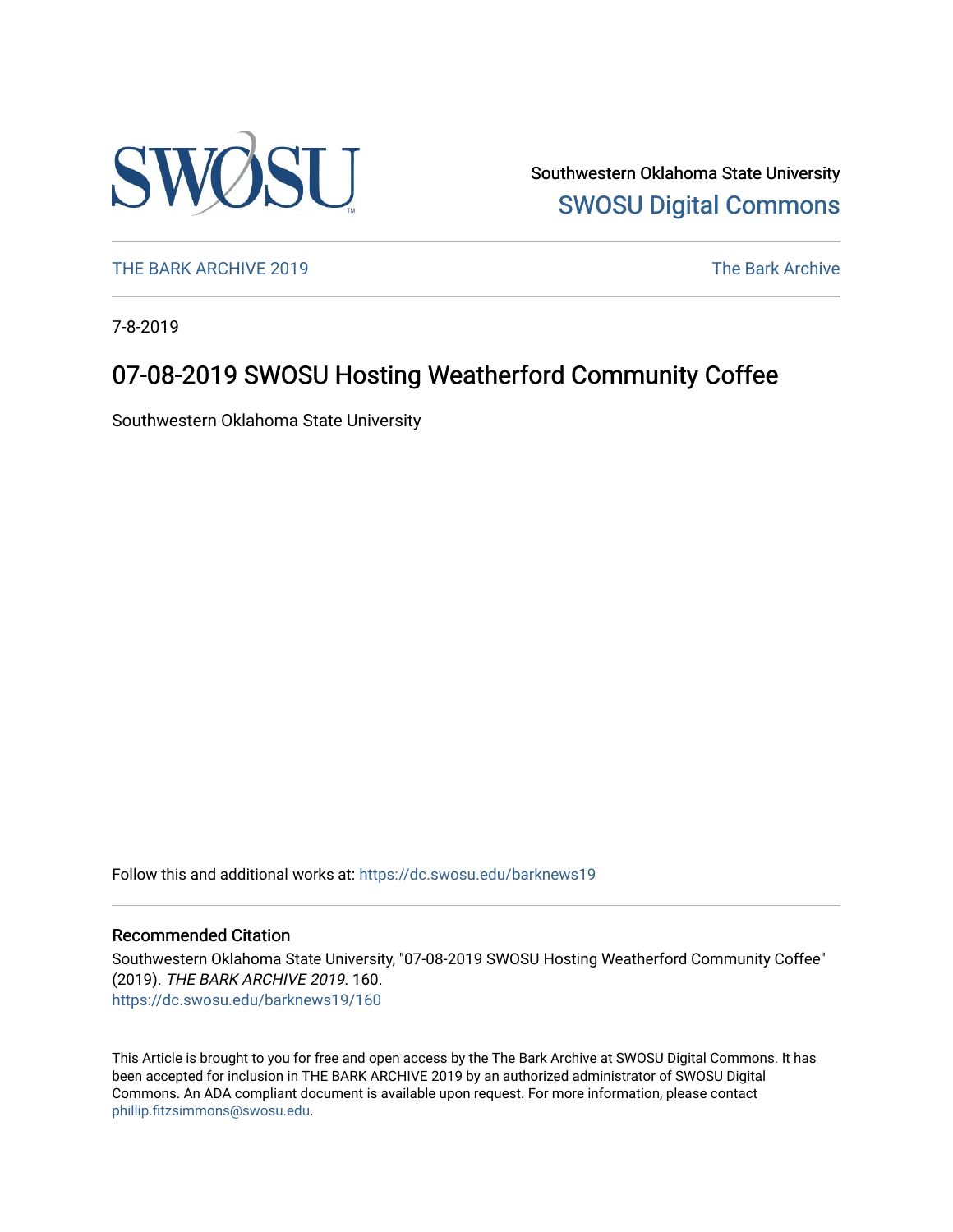

8 July, 2019

## **SWOSU Hosting Weatherford Community Coffee**

Southwestern Oklahoma State University will host Weatherford's Community Coffee this Thursday, July 11.

Everyone is invited to the Weatherford Chamber of Commerce sponsored event that takes place each month at a Weatherford business.

The July coffee will be held from 9:30-10:30 a.m. in the University Grill, located in the Memorial Student Center.

| Academics                | D                |
|--------------------------|------------------|
| Administration           | $\triangleright$ |
| Alumni and Foundation    | D                |
| Community                | D                |
| Events                   | D                |
| <b>Faculty and Staff</b> | D                |
| Miscellaneous            | D                |
| Sayre                    | D                |
| <b>Students</b>          | D                |

#### **Archive Links**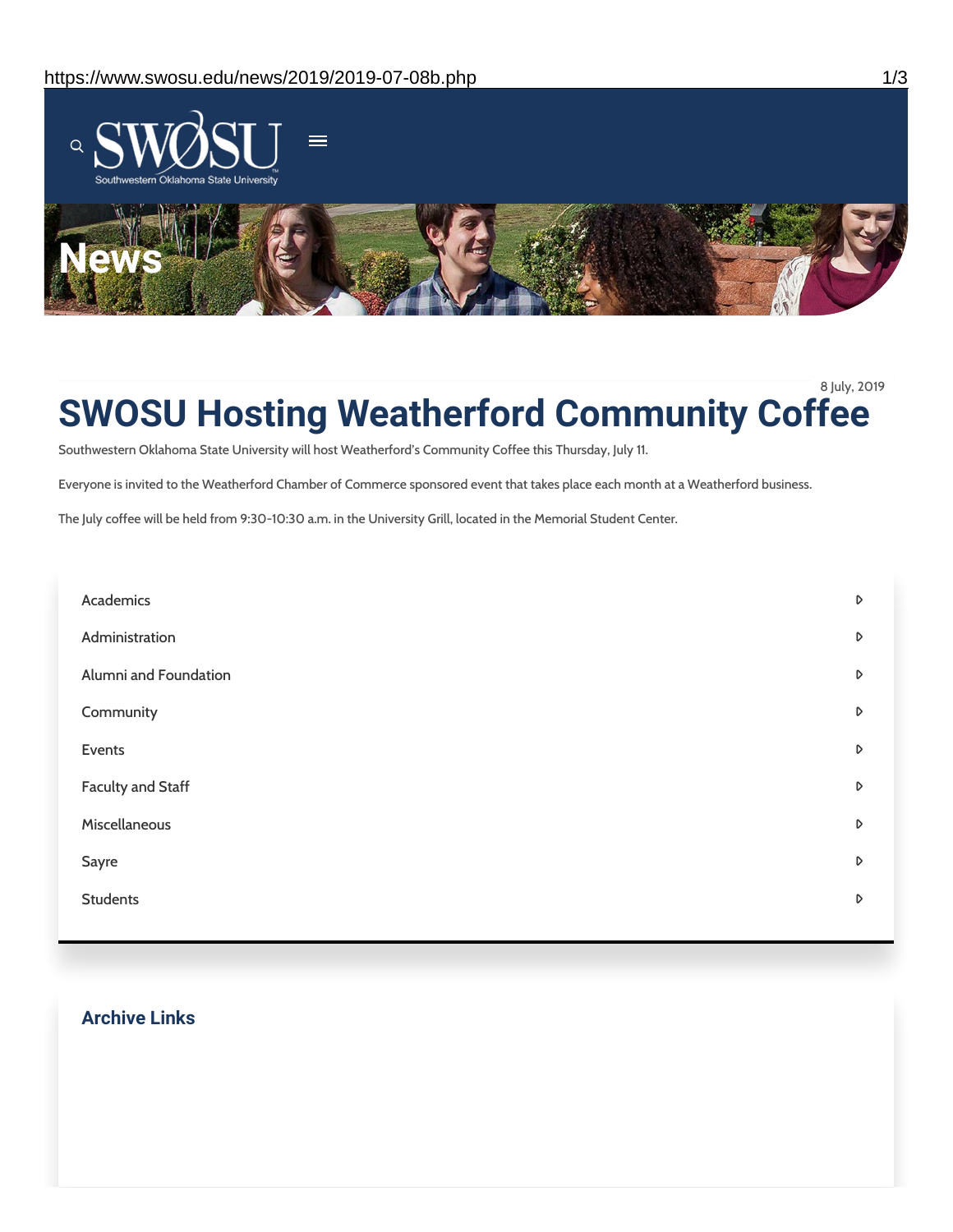| 2018    | D |
|---------|---|
| 2019    | D |
| 2020    | D |
| Archive | D |
|         |   |

# SWØSU

#### Weatherford Campus

100 Campus Drive Weatherford, OK 73096

#### Sayre Campus

409 E Mississippi Ave Sayre, OK 73662

fyom

Connect to Us

Contact [Information](https://www.swosu.edu/about/contact.php)

[University/Facility](https://www.swosu.edu/about/operating-hours.php) Hours

[Campus](https://map.concept3d.com/?id=768#!ct/10964,10214,10213,10212,10205,10204,10203,10202,10136,10129,10128,0,31226,10130,10201,10641,0) Map

Give to [SWOSU](https://standingfirmly.com/donate)

Shop [SWOSU](https://shopswosu.merchorders.com/)